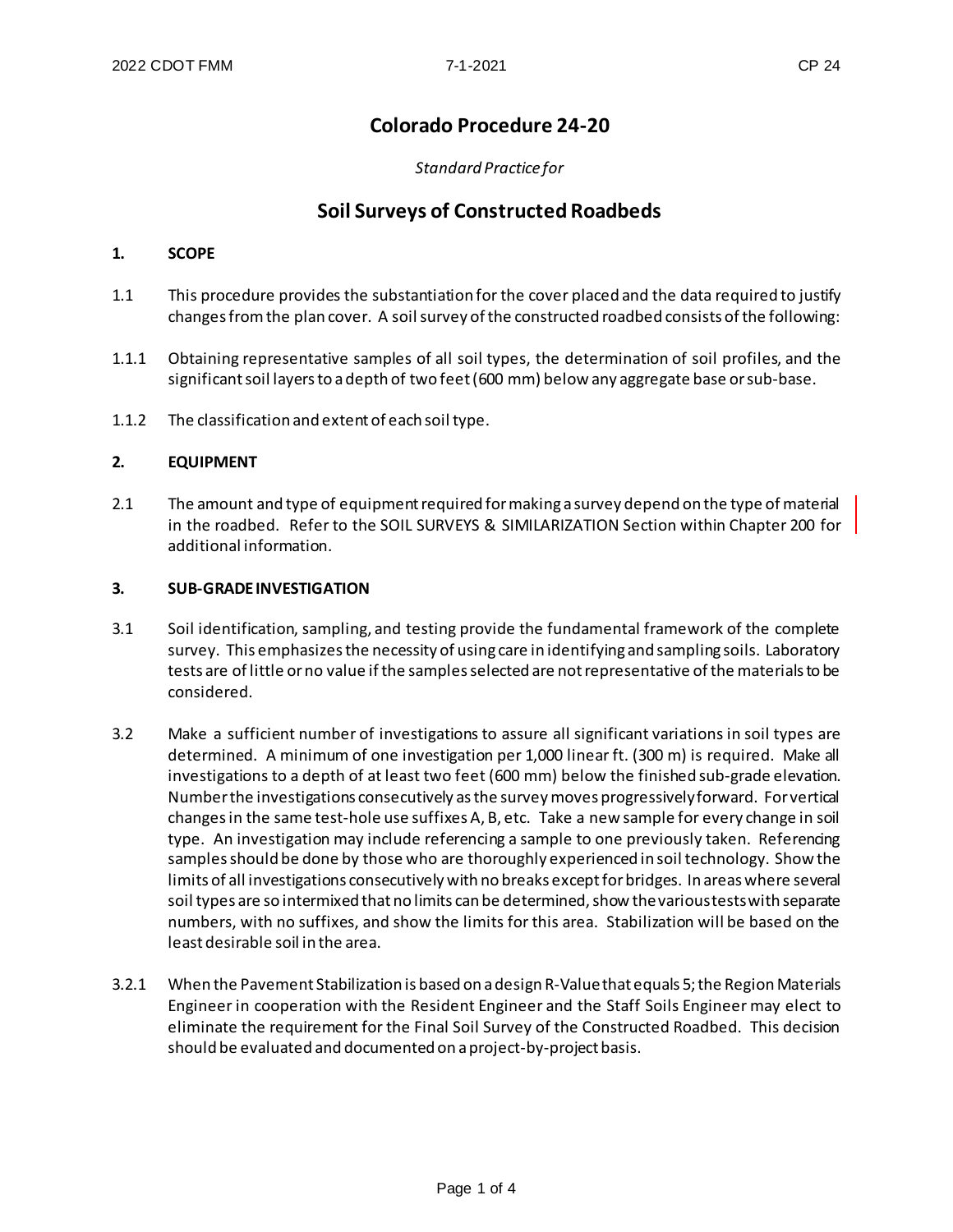3.3 Place the soil sample for laboratory analysis in tightly woven sacks. A minimum of 25 lbs. (10 to 12 kg) of minus No. 4 material is required for classification, stabilometer, and expansion pressure tests. Additional material, in the approximate amount of the plus No. 4 material contained in the sample, is required when a soil rock mixture is sampled. For field laboratory gradation and Atterberg limits, approximately 15 lbs. (10 kg) of minus No. 4 material is required.

# **4. COVER DETERMINATIONS**

- 4.1 The field laboratory will conduct gradation and Atterberg Limits to classify soils for the substantiation of cover placed. Keep graded material segregated until it is determined there are no significant variations in the material from the preliminary soil survey. If significant variations of the material from the preliminary soil survey are determined, the segregated material should be sent with Form 564 to either the Central or Region Laboratory for R-value tests.
- 4.2 The Central Laboratory or Region Laboratory will determine the R-Value on soils submitted for cover determinations. Use the R-Value as instructed in the current CDOT Pavement Design Manual. When available, Structural Coefficients should be taken from the pavement stabilization plan contained in the plan sheets. In the field, soils may be referenced to samples of similar soils from the same or adjacent projects.
- 4.3 Reference R-Values on the soil by comparing the classification, Atterberg Limits, and the "as run" gradation reported on CDOT Form 555 with the field sample which has been mathematically "scalped" on the same sieve as the laboratory sample. Only experienced materials personnel should attempt to reference soil to determine R-Values.

# **5. REPORTING**

- 5.1 Report the Soil Survey on CDOT Form 219. Leave Sample No. blank. No serial number is required. The date and project number are sufficient for identification. A CDOT Form 219 will not be required for overlay projects or projects where there has not been any change in the top two feet (600 mm) of sub-grade as shown by the preliminary soil survey.
- 5.2 Document on CDOT Form 219 any significant variation from the cover required by the asconstructed soil survey. Areas, which contain mixtures of soil types, shall have sufficient cover to satisfy the lowest R-Value of the material in the area.
- 5.3 Submit a CDOT Form 219 on all newly completed roadbeds and roadbeds that are modified resulting in soil changes in the top two feet (600 mm).
- 5.3.1 Main-line roadbed includes each side of the median on divided highways.
- 5.3.2 All service roads and interchanges.
- 5.3.3 Widening (each side if applicable).
- 5.3.4 All work sections of old roadbeds.
- 5.3.5 Identify and report each of the above separately on CDOT Form 219. See Chapter 200 for an example of CDOT Form 219.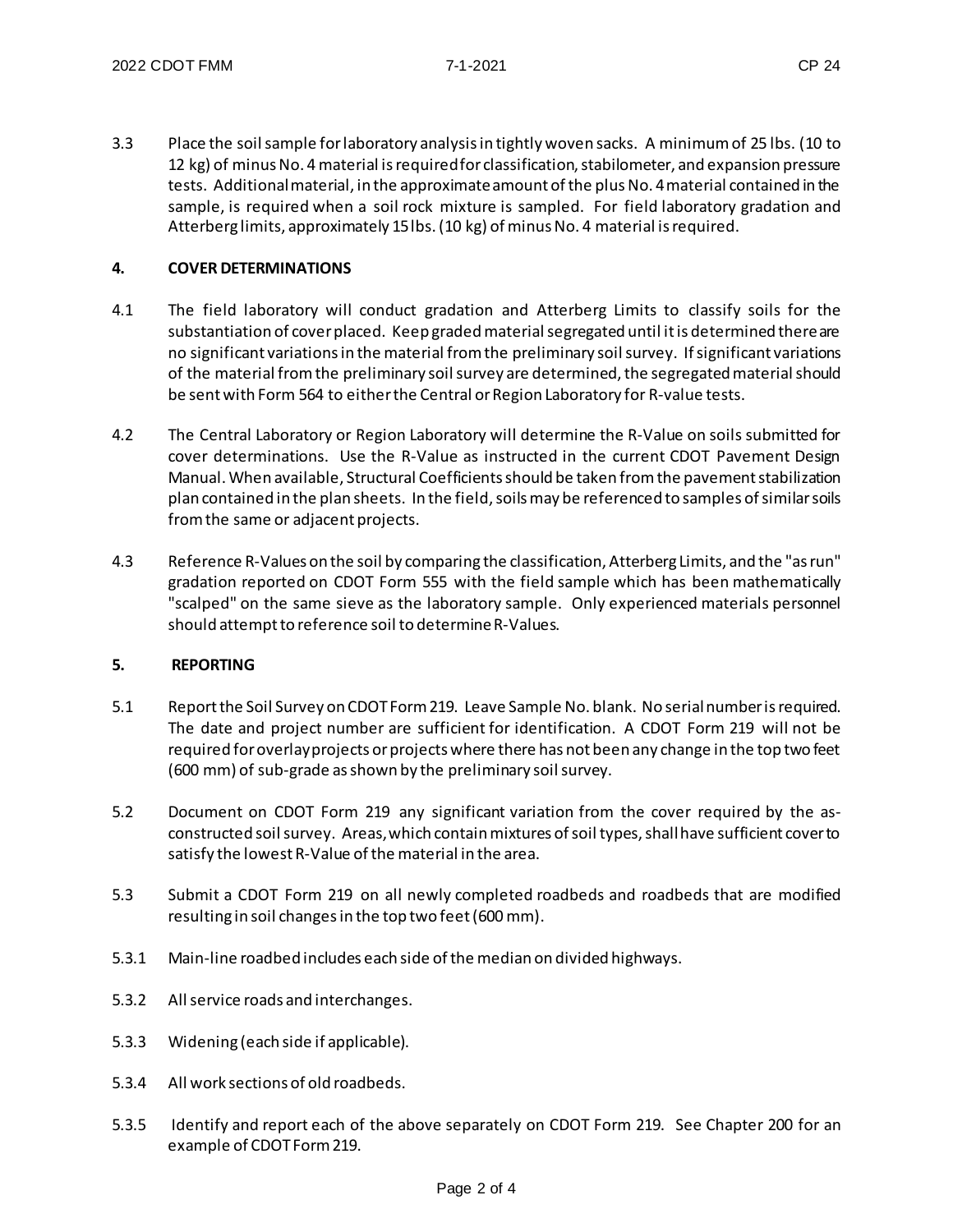5.4 When change orders are required to document changes in cover requirements, support them with a CDOT Form 219 for the portion affected. Route the change orders through the Region Materials Engineer's office so the supporting data on CDOT Form 219 may be checked.

# **6. RECORD**

- 6.1 CDOT Form 555, Preliminary Soil Survey.
- 6.2 CDOT Form 219, Soil Survey of the Completed Roadbed.